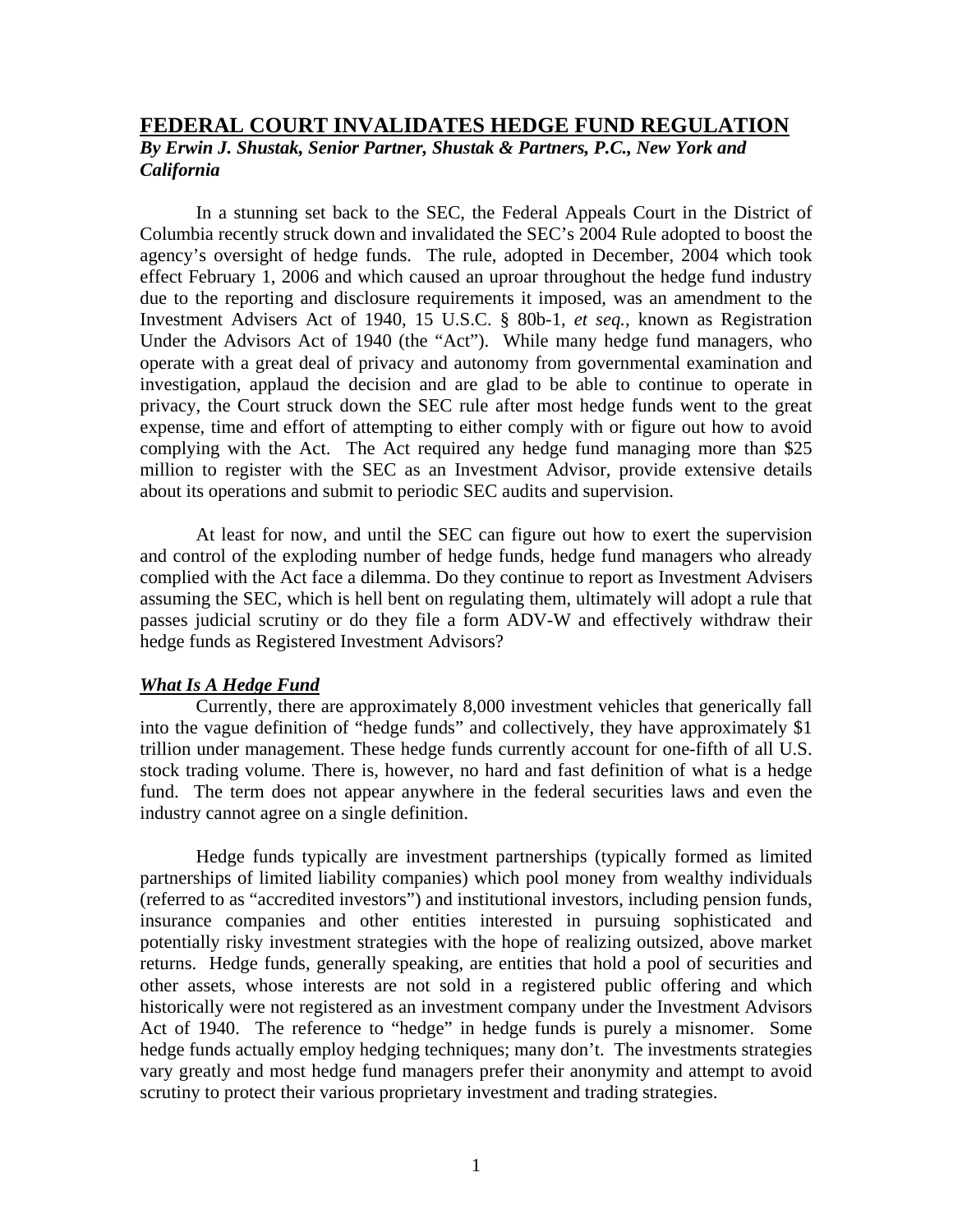By contrast, the bulk of *registered* investment companies are mutual funds, which currently have approximately \$8 trillion under management. The differences between registered and regulated mutual funds and unregistered and unregulated hedge funds are substantial. Whereas federal regulations prohibit mutual funds from, for example, trading on margin or engaging in short sales, these strategies sometimes are at the core of the typical hedge fund transactions. Hedge funds trade and invest in all kinds of assets, including traditional stocks, bonds, and currencies to the more esoteric financial derivatives and non-financial assets. Most hedge funds often use leverage to increase their potential returns (and their risk as well). Mutual funds typically buy, sell and hold traditional stocks, bonds or a mixture without leverage, margin or short selling.

 Unlike mutual funds, which must comply with complicated and expensive detailed reporting requirements for independent boards of directors and whose shareholders must specifically approve of certain changes and actions, hedge funds operate outside of SEC regulation and need not, now that the Act has been struck down, make any disclosures; need not obtain investor approval of various actions and have great freedom to operate as they please with virtual autonomy for the hedge fund manager. Most hedge funds are formed as limited partnerships with the general partner (typically another entity, either a limited liability company, corporation or another limited partnership) manage the business of the hedge fund for a fee. The most often referred to fee structure is the "2% and 20%". That is, the manager is paid 2% of the hedge fund's asset value, regardless of performance or return, and 20% of the profits, if any. Since the typical hedge fund has over \$1 billion under management, the 2% fee, earned regardless of performance or profit, alone can bring the manager a guaranteed \$20 million per year. Quite attractive and one of the principal reasons everyone with any trading experience wants to form a hedge fund.

## *Philips Goldstein, et al v. SEC*

 Philip Goldstein, who owns an investment advisory firm, and the hedge fund that it managed brought the case that, invalidated the reporting requirements for hedge funds. The plaintiffs in the case argued that the SEC had exceeded its authority in re-interpreting the Investment Advisor Act of 1940. Before the Act was adopted by the SEC in late 2004, hedge funds relied on the "private adviser exemption" which exempted from registration as an Investment Advisor "any investment adviser who, during the previous twelve months "has had *fewer than fifteen clients* and neither holds himself out generally to the public as an investment advisor nor acts as an investment adviser to any investment company registered under the Investment Company Act." As discussed below, it is the definition of "client" that is at the heart of the Appeals Court's decision.

 Most will remember what is probably the most infamous of all hedge funds, Long-Term Capital Management, based in Greenwich, Connecticut that had more than \$125 billion in assets under management at its peak. In late 1998, that fund nearly collapsed putting at risk almost all of the country's major financial institutions due to their credit exposure to Long-Term Capital. The problem was so severe, that the President of the Federal Reserve Bank of New York was forced to personally intervene to engineer a bailout of the fund to avoid a national financial crisis. As a direct result of the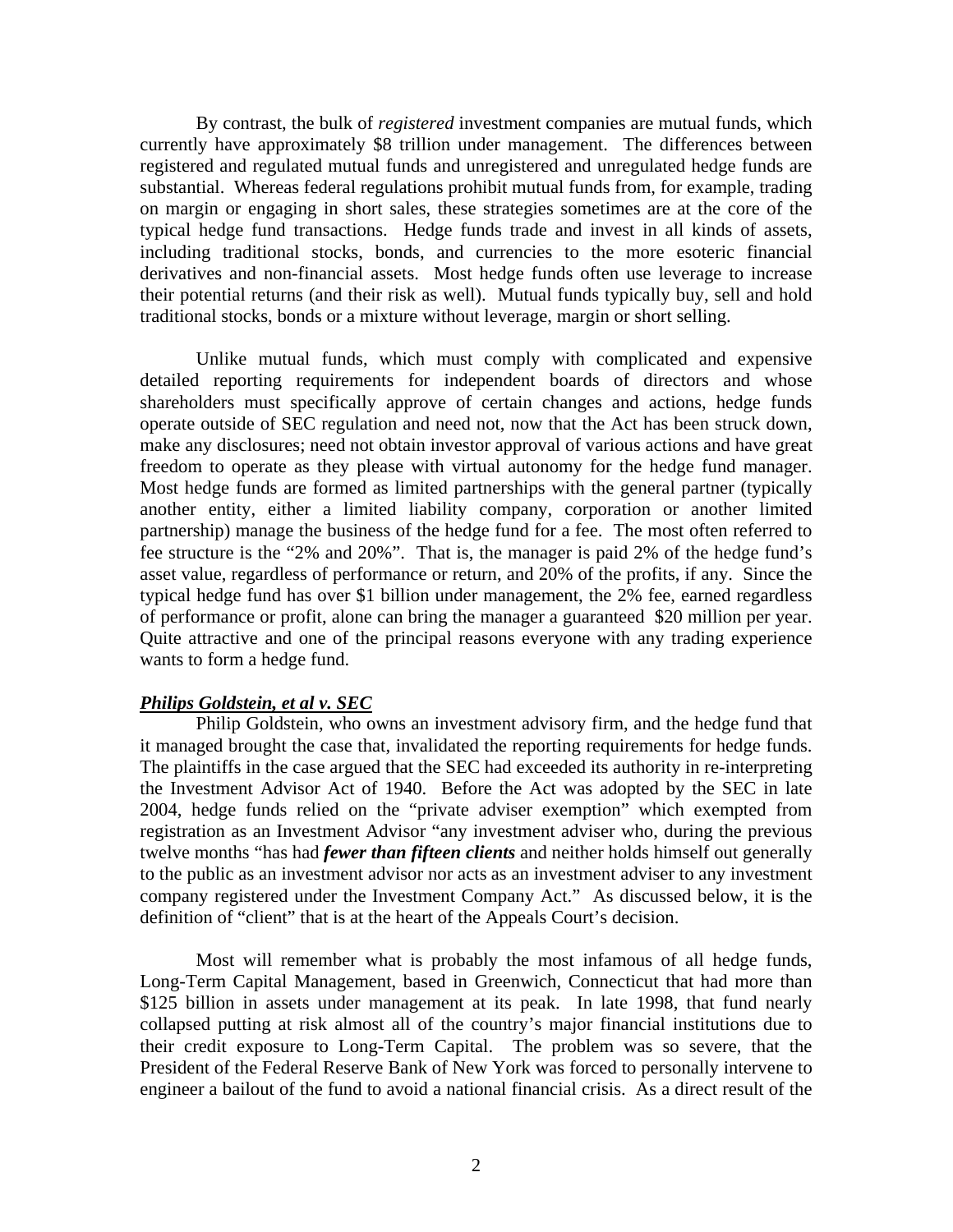Long-Term Capital Management fiasco, the SEC began working on a rule that would subject hedge funds to scrutiny and registration. The Act was the result, passed 3-2 by the SEC Commissioners in late 2004. The Act, by its terms, took effect as of February 1, 2006.

 In striking down the Act, the Appeals Court focused on the definition of "client". The SEC and earlier case law, defined "client" as the actual entity being advised, not the shareholders or limited partners holding interests in the entity. The Court held that the SEC could not justify its changed definition that "client" meant not the entity that the manager was advising but the total of the number of investors in that entity. The Investment Adviser Act precluded government regulation under the more demanding provisions of the Investment Company Act of investment companies with fewer than 100 investors, while the SEC, in adopting the Act, determined that investment companies with fifteen or more "investors" would trigger registration under the Investment Advisers Act. The Court ultimately determined that the SEC's rule was "arbitrary" and invalidated it.

## *The Dilemma Faced By Hedge Funds*

 While not happy about the Act when it was adopted in late 2004, virtually all U.S. based hedge fund managers began the time-consuming, expensive and complicated process of registering their funds under the Investment Advisor Act. The cost of compliance for the typical hedge fund ran into the hundreds of thousands of dollars for legal, accounting and compliance work. Now that a Federal Appeals Court has invalidated the Act, the question most fund managers' face is whether to continue to voluntarily file and report as registered Investment Advisors or file a form ADV-W and withdraw from registration.

 While most managers will, and many already have filed form ADV-W's and quickly removed themselves from voluntary compliance, allowing them to continue to pursue their various trading and investing strategies in private and keep the identity of their investors, the returns and fees earned and generated away from prying eyes of the government and competing fund managers, there is a strong argument for continuing to comply and voluntarily report and file as a RIA. It is obvious that the size and number of hedge funds will continue for the foreseeable future. The combination of the potential financial rewards to investors and, more importantly, to the fund managers, and the amount of investment capital searching for higher yields, virtually guarantee the continued growth of the hedge fund world.

 At the same time, more and more of these funds are taking in money from what might be considered "retail" clients. High net worth individuals to be sure but investors who might not be a sophisticated at evaluating risk as institutional investors. The SEC, in turn, will continue to focus on its stated goal of protecting the investing public. Although it struck down the Act as "arbitrary", the Federal Court did remand the case with a directive to the SEC to draft and adopt a rule that would pass judicial muster. The SEC recently announced that it would not appeal the *Goldstein* decision, but SEC Chairman Cox is pushing for emergency regulations on hedge funds and the SEC is unlikely to